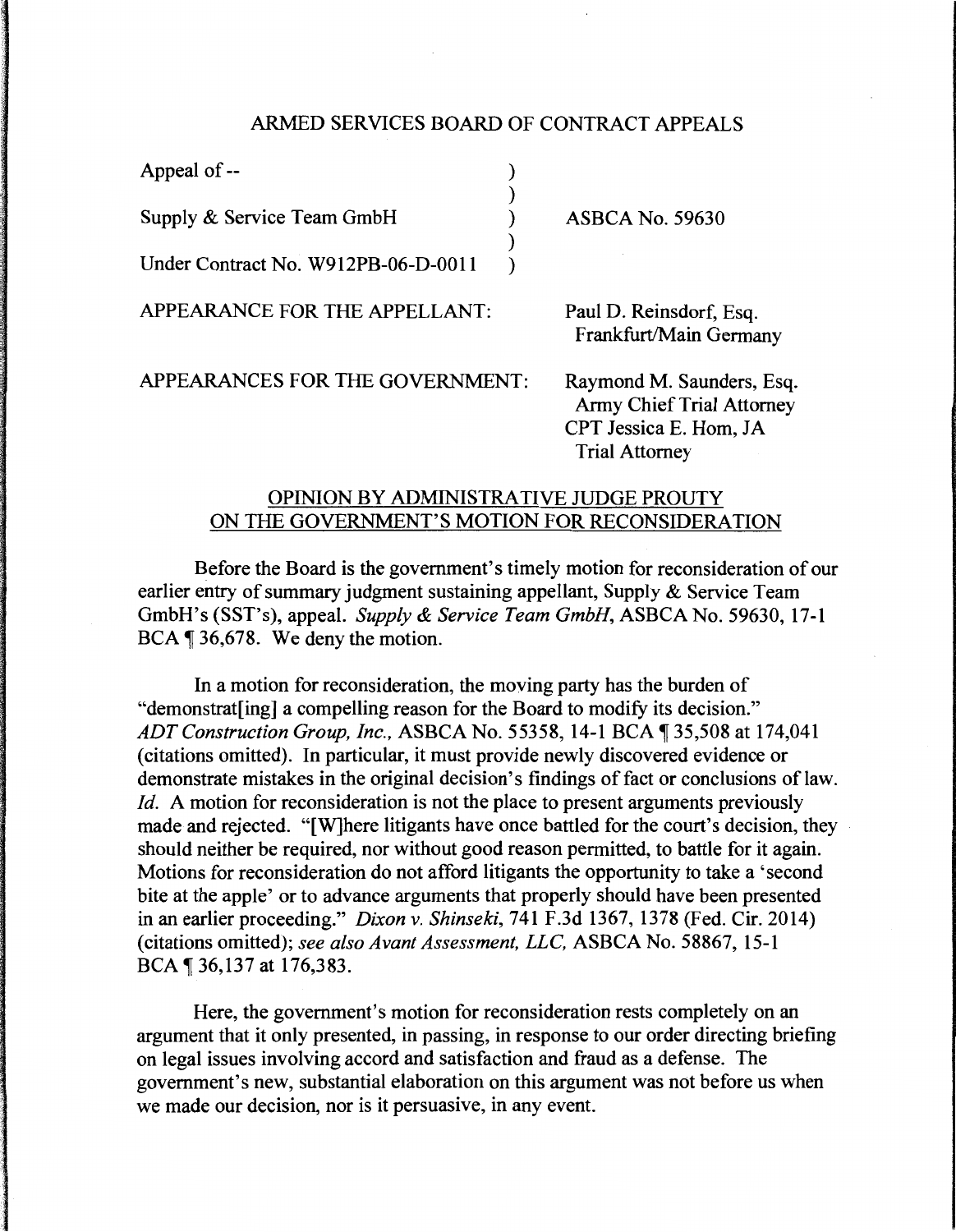We granted SST's motion for summary judgment on the basis that a particular modification (referred to as Mod 4 in our decision) to the contract at issue effectively acted as an accord and satisfaction of the dispute that was the basis of this appeal. The government's argument in its motion for reconsideration is that two subsequent bilateral contract modifications de-obligating funds from delivery orders on the contract (the de-obligation modifications) acted to set aside the government's waiver of its rights in Mod 4. We made short work of the abbreviated form of this argument originally presented by the government because a contractor's agreement to de-obligate funds, without more, does not constitute a waiver or its rights and because the de-obligation modifications were not supported by any consideration. The government's new challenges to those bases are unavailing.

First, the government argues that we erred by limiting our consideration of the effect of the de-obligation modifications to the four comers of their texts.\* This argument is unpersuasive, to say the least. It is well established (and noted in cases cited by both our original decision and the government's motion for reconsideration) that (with exceptions not applicable here) we do not stray from the text of the contract when interpreting it if there is no identifiable ambiguity in its terms requiring a resort to extrinsic evidence. *See, e.g., TEG-Paradigm Environmental, Inc. v. United States,*  465 F.3d 1329, 1338 (Fed. Cir. 2006); *McAbee Construction, Inc.* v. *United States,*  97 F.3d 1431, 1434 (Fed. Cir. 1996) (citing numerous cases); *Automotive Management Services FZE,* ASBCA No. 58352, 15-1 BCA ~ 36, 119 at 176,329; *Stewart Avionics, Inc.*, ASBCA No. 10226, 65-2 BCA  $\P$  5111 at 24,070 (necessary to go beyond the four comers of the contract because the meaning of the contract term is unclear). The cases cited by the government, when properly read, hew to this black letter law. Inasmuch as the government has identified no ambiguities in the de-obligation modifications, we discern no legal error in confining our interpretation of them to the four comers of their respective texts.

The government's argument that the de-obligation modifications were supported by consideration, contrary to our findings, is similarly unsupported. The government's assertion is that, by agreeing to de-obligate the funds, SST both waived its right to payment for those funds and obtained the right to file future claims on the contract that were otherwise barred by Mod 4. This argument is in radical contravention to the government's earlier position in this appeal, that there was no accord and satisfaction in Mod 4, and finds no support, whatsoever, in the record: under no conceivable reading of the de-obligation modifications (even if they were ambiguous, which they are not), could they be read to resurrect SST's rights to advance claims that it waived by executing Mod 4. We can only imagine the government's protests if we had ruled that a de-obligation modification, *sub silentio,* 

<sup>\*</sup>Notably, the government is implicitly conceding that, under the four comers of the text of the de-obligation modifications, it cannot prevail.